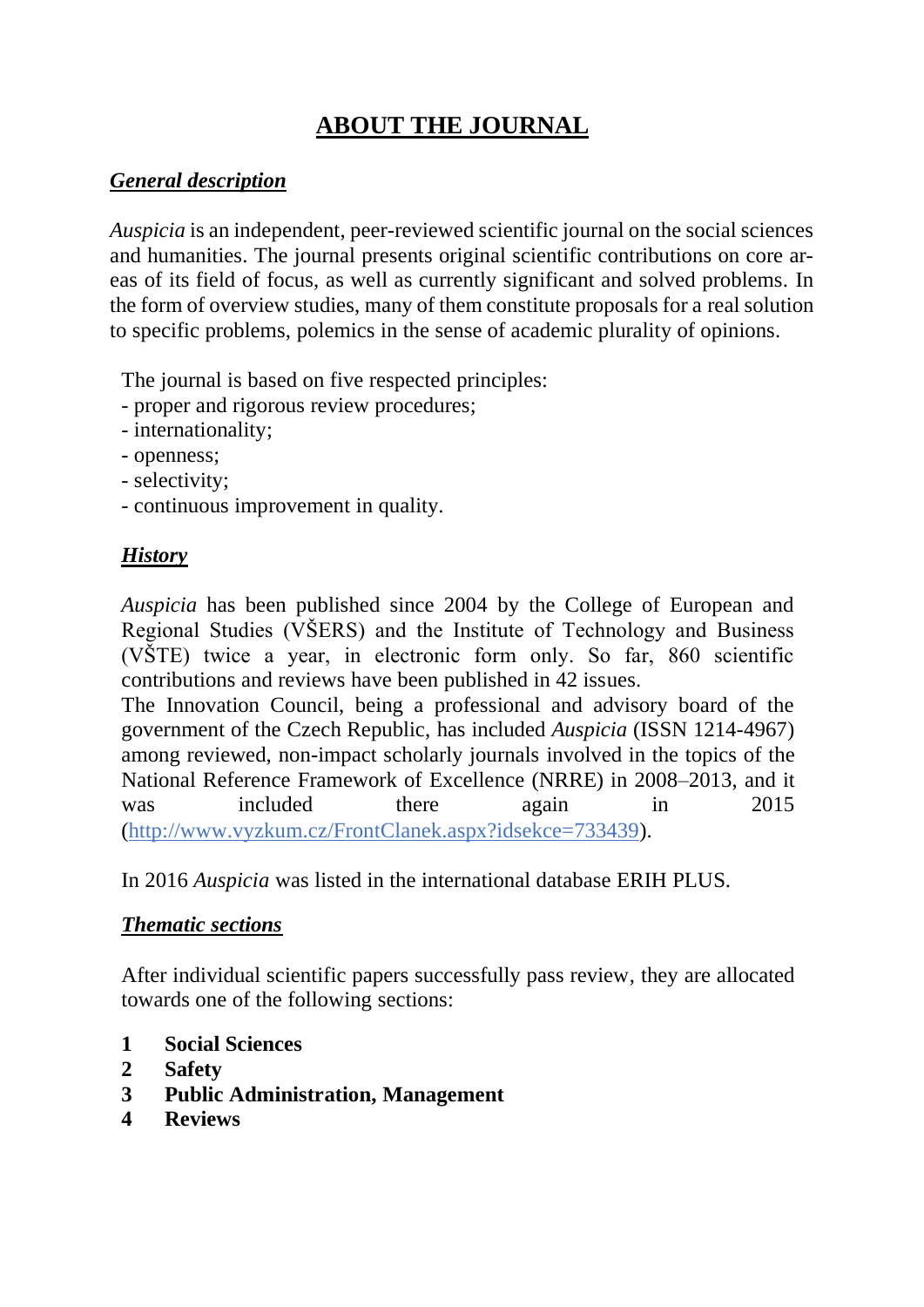#### *Basic instructions for authors*

**Language of the scientific paper**: English, Czech; **reviews**: English, Czech. Articles can be submitted in either English or Czech, but English articles are preferred due to the international dimension of the journal.

**Required range in sections 1–3**: maximum 8 standard pages (1 standard page) – 1800 characters including spaces).

**Deadlines**: 1st issue – 1 February, 2nd issue – 1 August.

**Bibliography**: 25% of resources indexed in Web of Science and/or Scopus databases.

**Review process**: double-blind, independent, objective.

**Publishing dates**: 1st issue – 1 June, 2nd issue – 1 December.

**Detailed source**: <http://www.vsers.cz/auspicia>

**How to cite a scientific paper**: In: For the author. Article template -

<http://www.vsers.cz/auspicia>

## *Author's fee*

Authors of the papers (contributions) are to pay the amount of CZK 1,000 for the expenses connected with publishing the scholarly contributions in the Czech language (contributions in English are temporary free of charge until further notice) of a maximum of 8 standard pages (or that amount plus CZK 200 per each subsequent standard page), or the appropriate amount in EUR in accordance with the current exchange rate in sections 1–3. This must be done by the closing date of the relevant volume (i.e., before the review process) either by means of bank transfer to the publisher's bank account No. 2101783605/2010**,** at Fio Banka, a. s. (České Budějovice branch), account EUR/IBAN code: CZ71 2010 0000 0024 0178 3607, BIC code: FIOBCZPPXXX (foreign payors pay the transfer charge by themselves), or they may pay it in cash at the Department of Economics of the College of European and Regional Studies. Registration numbers of authors' workplaces are variable symbols, the specific symbol is a code with the following digits: 12342022. The information regarding the payee should include the name of the author/authors and their workplace.